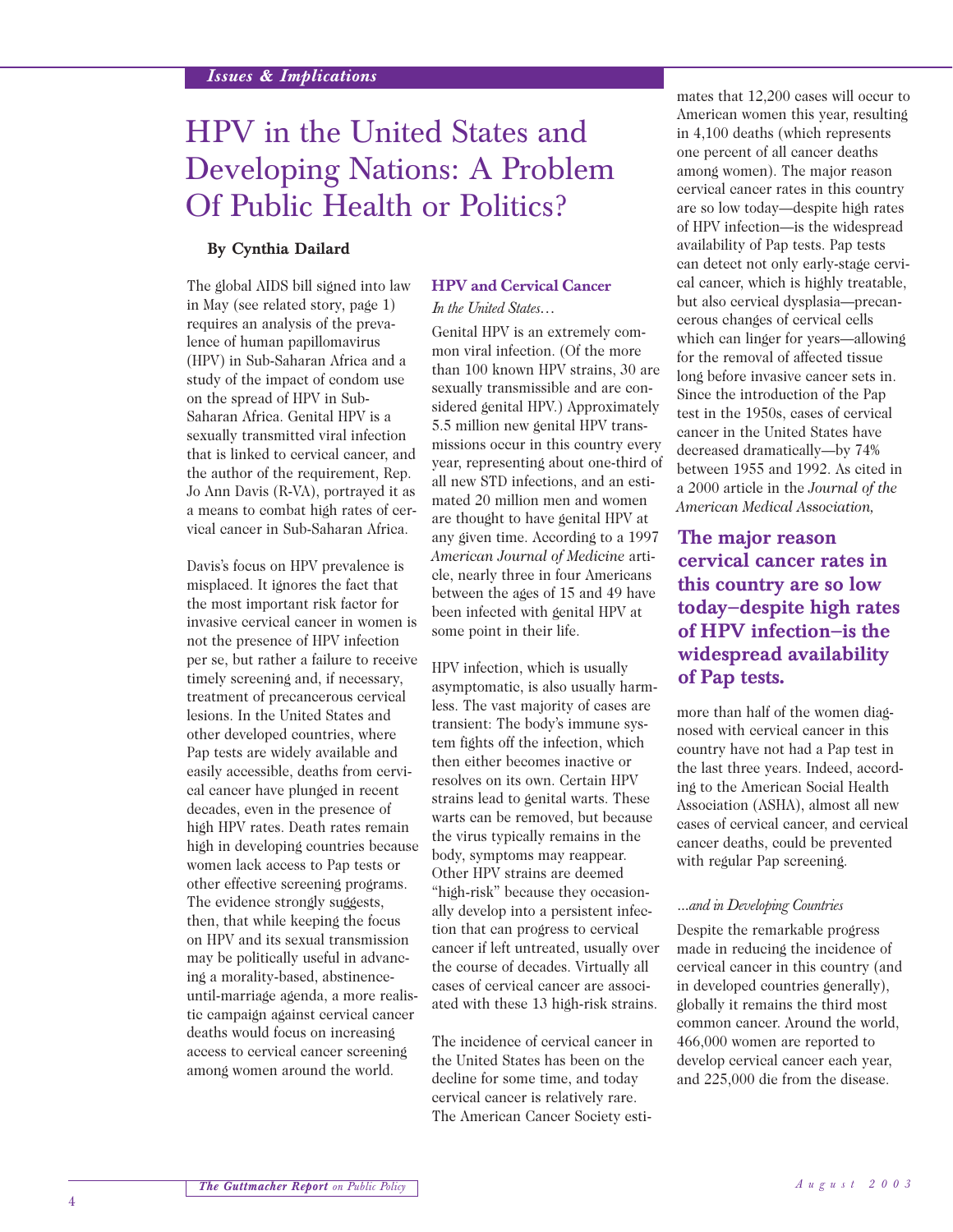Eighty to eighty-five percent of these deaths occur to women in developing countries. Most of these deaths occur in Sub-Saharan Africa, South Asia and Latin America.

The single most important reason that cervical cancer remains so deadly in these regions is women's lack of access to the cervical cancer screening programs found in developed countries. Campaigns against cervical cancer in developed countries can trace their success to the availability and accessibility of trained clinicians and modern laboratories and medical equipment, and to pervasive and sustained public education campaigns targeting women and health care providers emphasizing the importance of regular and routine screening. Much of this is largely nonexistent in extremely poor countries with little existing public health infrastructure, where women lack basic health education and often have to travel great distances for services. In fact, a 2001 study by the World Health Organization (WHO) found no organized cervical cancer screening programs in many Latin American countries, any of the highrisk Sub-Saharan African countries or India. Because women in these areas typically do not receive care until their disease is well advanced, it is usually fatal.

WHO estimates, however, that even once-in-a-lifetime screening, optimally performed on women in their thirties or forties, could reduce the risk of cervical cancer by 25–30%. Accordingly, researchers are seeking to develop low-cost, easy-to-implement options to screen for and treat cervical cancer in these lowresource settings. The most promising current option appears to be "visual inspection with acetic acid" (VIA). The procedure involves washing the cervix with vinegar, examining it with a flashlight and freezing any white spots that appear with liquid carbon dioxide. The white spots may be precancerous lesions, and

freezing them effectively destroys the potentially harmful cells. A great advantage of VIA is that both screening and treatment can be performed in a single visit. Researchers are also exploring other options, such as the development of a test for the highrisk strains of HPV that could be read on site or even self-administered. (A test for high-risk HPV strains currently exists, but it is relatively expensive and must be processed by a laboratory.)

An HPV vaccine may ultimately provide the answer, since vaccination programs are far less expensive and easier to implement than cancer

# **Researchers are seeking to develop low-cost, easy-to-implement options to screen for and treat cervical cancer in low-resource settings.**

screening programs. Currently, a vaccine is in development that would provide immunity against the HPV strains that cause about 70 percent of the world's cervical cancers. Preliminary results from clinical trials are extremely encouraging, according to a study published in November 2002 in the *New England Journal of Medicine.* The vaccine will not be available for at least 3–5 years, and some experts estimate that even if all goes well, it is unlikely to be common in the developing world for at least a decade. Nonetheless, this would represent a tremendous advance for women around the world and for women in developing countries in particular one that holds the promise of greatly reducing the incidence of cervical cancer worldwide.

## **Politics vs. Public Health**

Certainly, cervical cancer remains a serious public health problem in Sub-Saharan African and many other parts of the developing world.

But while the Davis amendment was ostensibly designed to combat the high rates of cervical cancer in Sub-Saharan Africa, nowhere does the provision actually mention the term "cervical cancer." Instead, it seeks only to determine the prevalence of HPV in Sub-Saharan Africa and requests a study to assess the impact that condom use has had on the spread of HPV there. Davis contends that condoms "facilitate the spread of the virus and contribute to the death of women from cervical cancer" because they do not protect against HPV and, therefore, give women a false sense of security. According to this rationale, only a "risk-elimination" strategy that involves abstinence outside of marriage and lifelong monogamy within marriage can fully protect women against HPV and death from cervical cancer.

It is true that because HPV is spread through skin-to-skin contact, not through an exchange of bodily fluids (like HIV), genital HPV cannot be entirely prevented by condom use. There is some evidence, however, that correct and consistent condom use can lower the incidence of cervical cancer. Moreover, latex condoms are scientifically proven to be an effective barrier against the transmission of HIV and gonorrhea, an easily transmissible STD that can facilitate the spread of HIV, and are presumed to be effective against a number of other STDs. Accordingly, encouraging sexually active people to use condoms correctly and consistently remains vital to HIV and other STD prevention strategies, and any effort to undermine global confidence in condoms places women and men around the world at tremendous risk of contracting a number of potentially debilitating and deadly diseases ("Public Health Advocates Say Campaign to Disparage Condoms Threatens STD Prevention Efforts," *TGR,* March 2003, page 1).

*(Continued on page 14)*